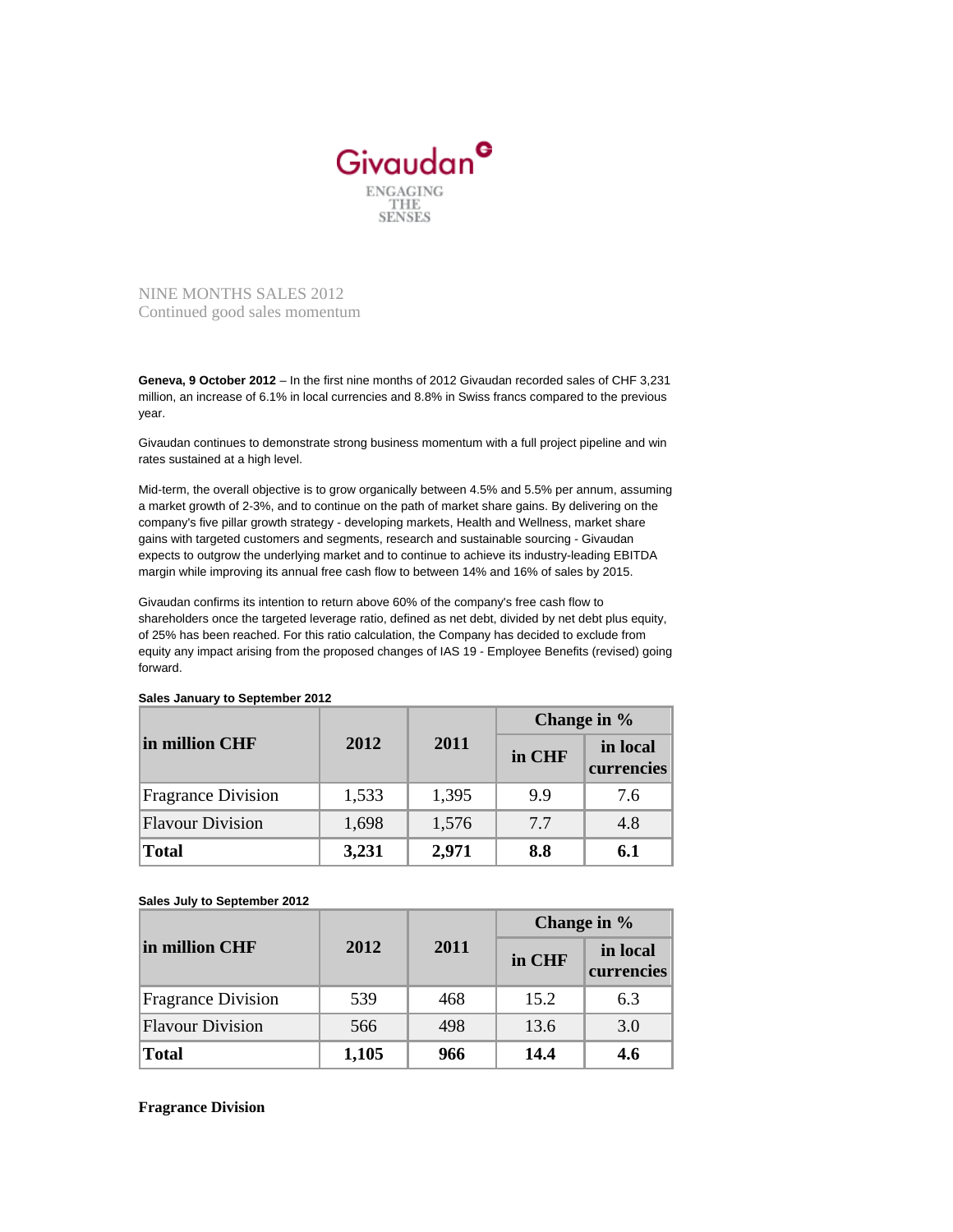Fragrance Division sales were CHF 1,533 million for the first nine months of 2012, an increase of 7.6 % in local currencies and 9.9% in Swiss francs. This increase was mainly as a result of the double digit performance in Consumer Products.

Total sales of Fragrance compounds (Fine Fragrances and Consumer Products combined) increased by 9.7% in local currencies and by 12.1% in Swiss francs to CHF 1,348 million from CHF 1,202 million in 2011.

Fine Fragrance sales increased by 0.6% in local currencies, driven by strong growth in the developing markets, particularly Latin America. The gains in these markets more than offset the decline in North America and Europe. In these two markets, the new wins could not offset the strong erosion. New product launches were at a slightly lower level in the discrete quarter when compared to the exceptionally high level of new launches in the prior year, particularly in North America.

The Consumer Products business grew by 12.5% in local currencies in the first nine months against a strong base in 2011. This solid nine months performance was driven by developing markets, coupled with some increases in mature markets. Latin America and Asia Pacific posted double digit growth. The growth was spread across all customer and category groups. In Europe, Africa and the Middle East, the increase was driven by sales in the Fabric Care segment. North America delivered strong growth, particularly with International customers and in the Air Care and Personal Care categories. On a product basis, Consumer Product sales increased in all segments. Personal care, fabric care and oral care all had strong growth year to date.

Sales of Fragrance Ingredients declined 5.7% in local currencies in the first nine months of the year, following a lower market demand, mainly in the regions of Europe and North America. For the first nine months of the year growth has been driven by Specialities, which showed strong growth in all regions, particularly in Asia Pacific and Latin America, offset by lower demand for commodities. **Flavour Division**

Flavour Division sales were CHF 1,698 million during the first nine months of 2012, an increase of 4.8% in local currencies and 7.7% in Swiss francs over the same period in 2011. The increased sales were as a result of new wins in key segments and volume growth of the existing business.

Sales expansion in the developing markets continued while the mature markets continued their good performance during the first nine months against very strong comparables. All segments continued to expand globally with strong performances in Beverage, Sweet Goods and Snacks.

Sales in Asia Pacific increased by 4.6% in local currencies as a result of new wins and growth of the existing business. The developing markets achieved high single digit growth driven by particularly strong performances in Indonesia and Thailand. The mature markets continued their good performance against last year's strong double digit comparables. New wins across major markets fuelled the growth in Beverages, Savoury and Snacks.

Sales in Europe, Africa and the Middle East grew by 3.5% in local currencies for both the developing and mature markets. This was driven by high single digit growth in the developing markets of Africa and Eastern Europe coupled with moderate growth in the mature markets of Western Europe led by Great Britain. All business segments increased with the exception of Savoury. Growth of the existing business in Beverage and new wins in Snacks led the overall expansion in the region.

North America sales increased by 3.4% in local currencies. All segments grew with the exception of Dairy. High single digit gains in the Beverage segment and double digit growth in Snacks were driven by new wins and existing business evolution.

Sales in Latin America increased by 12.9% in local currencies with strong performances in all of the major markets. Argentina and Mexico saw double digit growth and Brazil also experienced strong growth. Growth in Latin America was a result of new wins and volume gains in existing business, especially in the Beverage, Dairy and Savoury segments.

## [Download print-friendly version](about:/staticweb/StaticFiles/GivaudanCom/PressReleases/2012/Q3w9ckl87N/Giv_2012_Q3mediaRelease_EN.pdf)